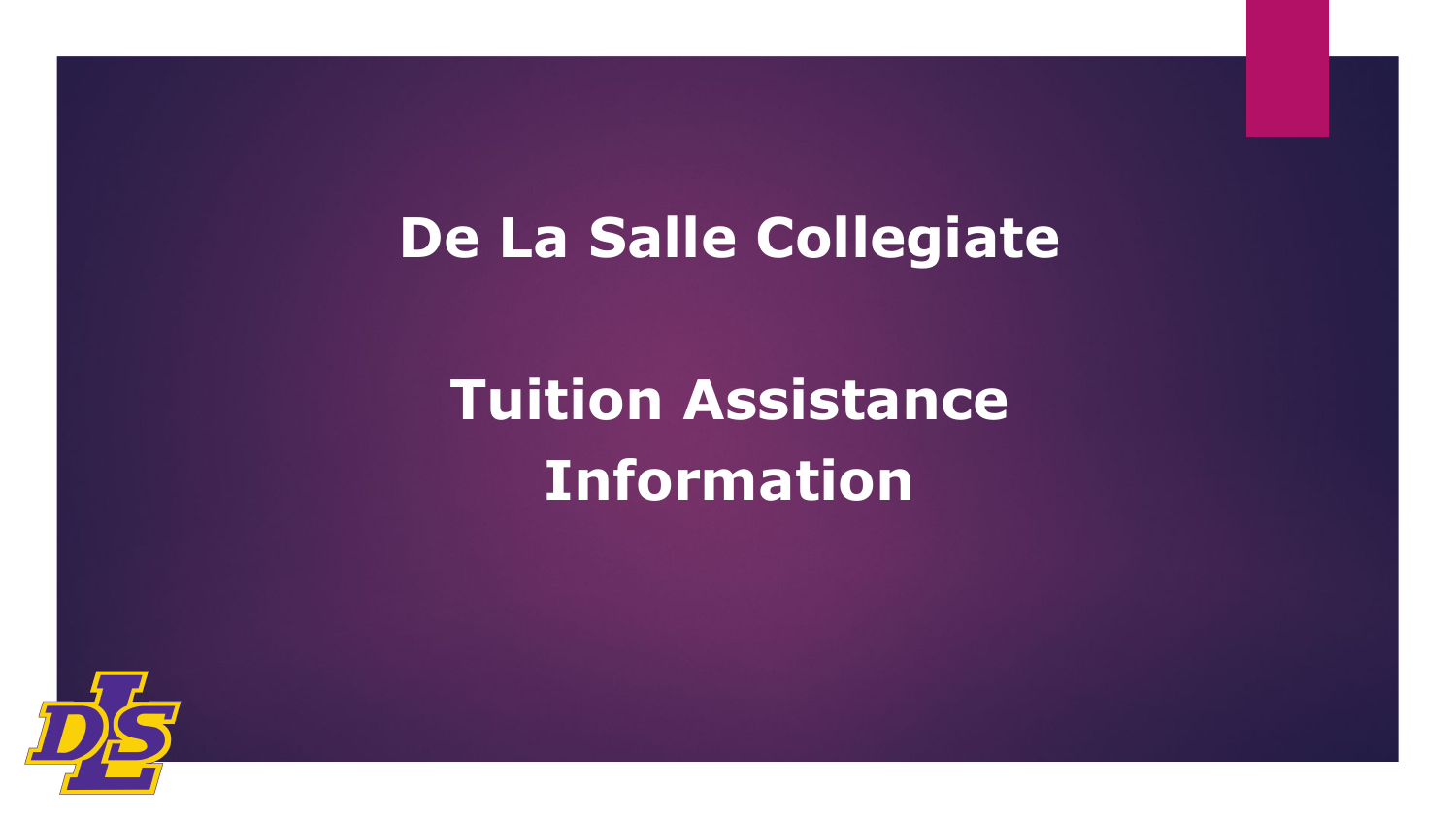## Why Meet Tonight?

- **● Explain the steps to apply for Tuition Assistance**
- **● Tools where to find them**
- **● Important Dates**
- **● Procedures for:** 
	- **● Families with students at both Regina and DLS**
	- **● Divorced/Separated Families**

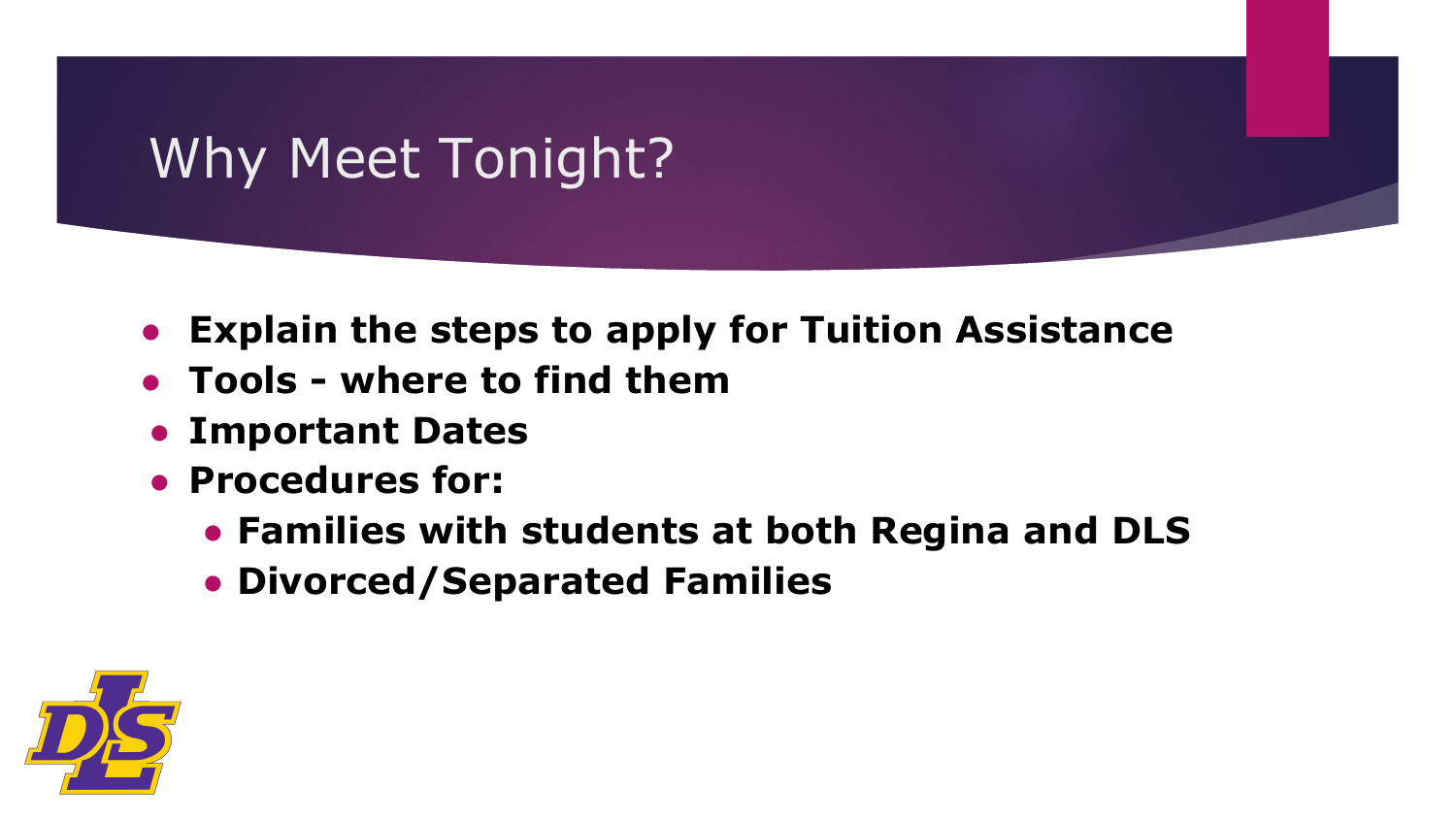### Key People to help with the process

- **● Joe Gerardi, Director of Operations**
- **● Zack Issa, Director of Admissions**
- **● Angie Aldini, Admissions Assistant**
- **● Dave Barstys, CFO**
- **● Jane Bertelsen, Bookkeeper**
- **● Sr. Pat Eeckhout, Bookkeeper**

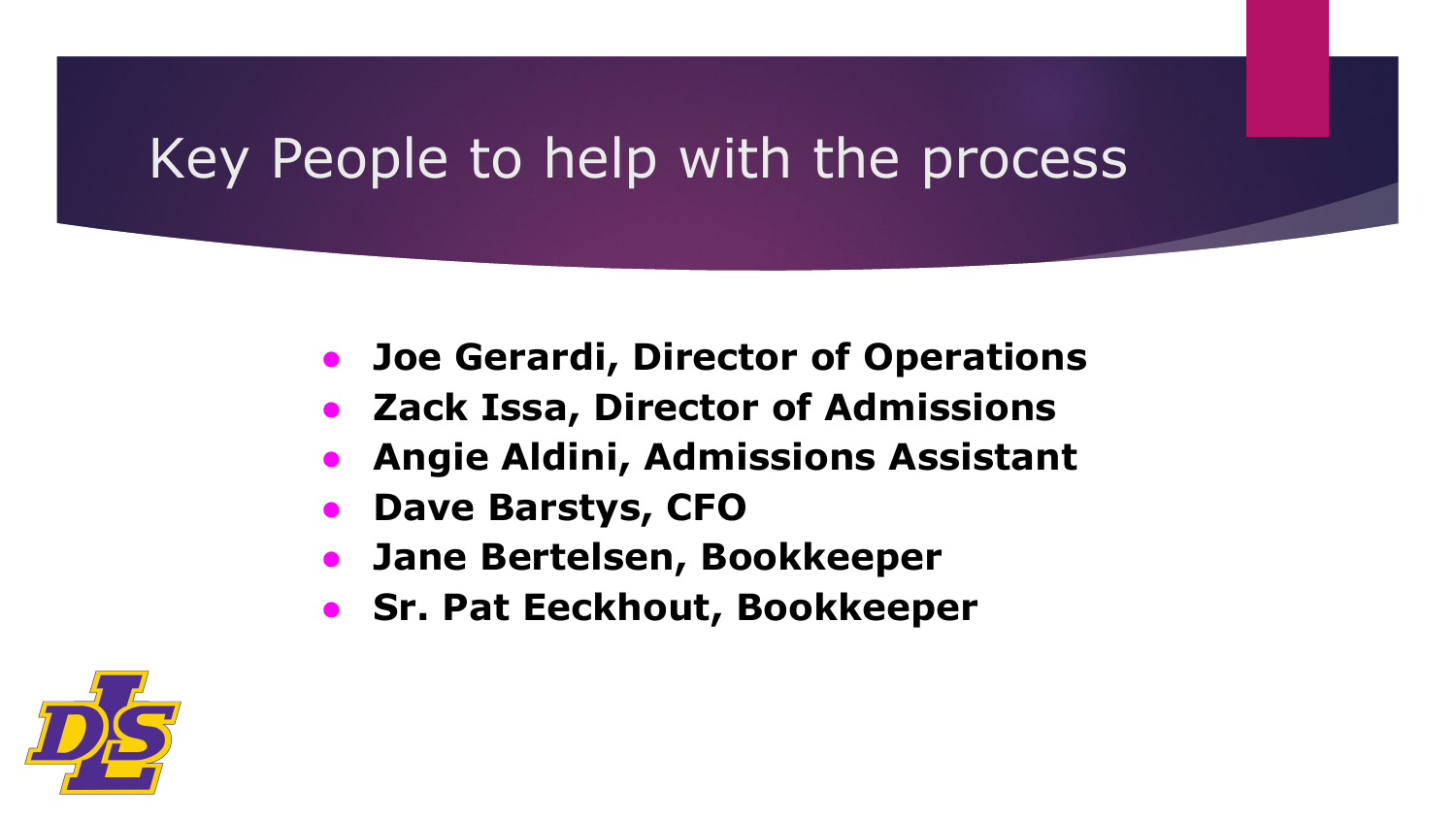# Key Dates

|                                                                       | <b>Incoming Students</b> | <b>Returning Students</b> |
|-----------------------------------------------------------------------|--------------------------|---------------------------|
| <b>Complete Online</b><br><b>Application</b>                          | Feb. 15, 2022            | <b>March 15, 2022</b>     |
| <b>Notice of Tuition</b><br><b>Assistance Award</b><br><b>Emailed</b> | <b>March 1, 2022</b>     | <b>April 1, 2022</b>      |
| <b>Provide Tax</b><br><b>Documents</b>                                | <b>When applying</b>     | <b>When applying</b>      |
| <b>Enrollment Dates for</b><br>2022-2023                              | January 28               | <b>Mid-April</b>          |

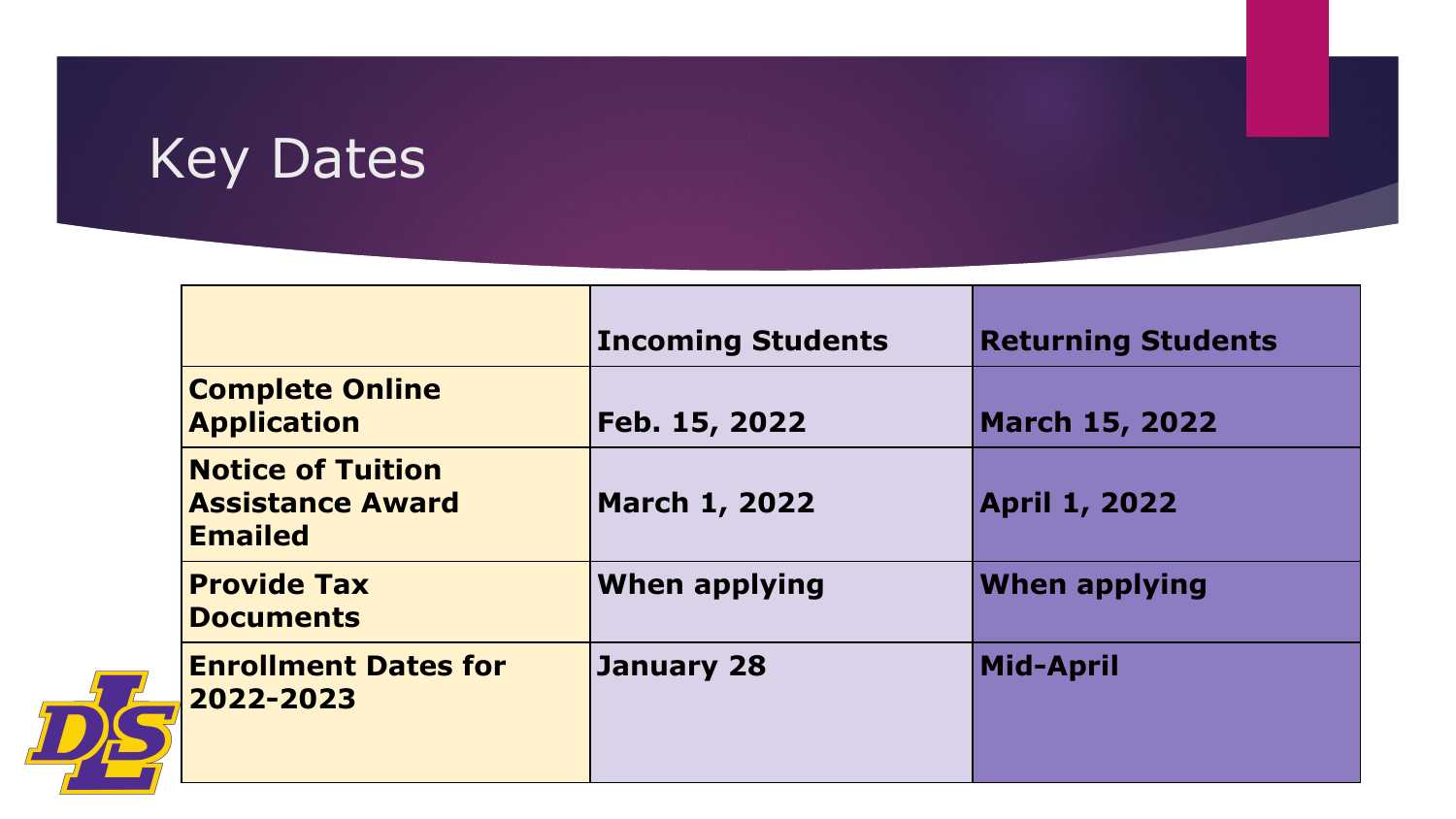

#### Tuition for the 2022-23 school year is \$14,200.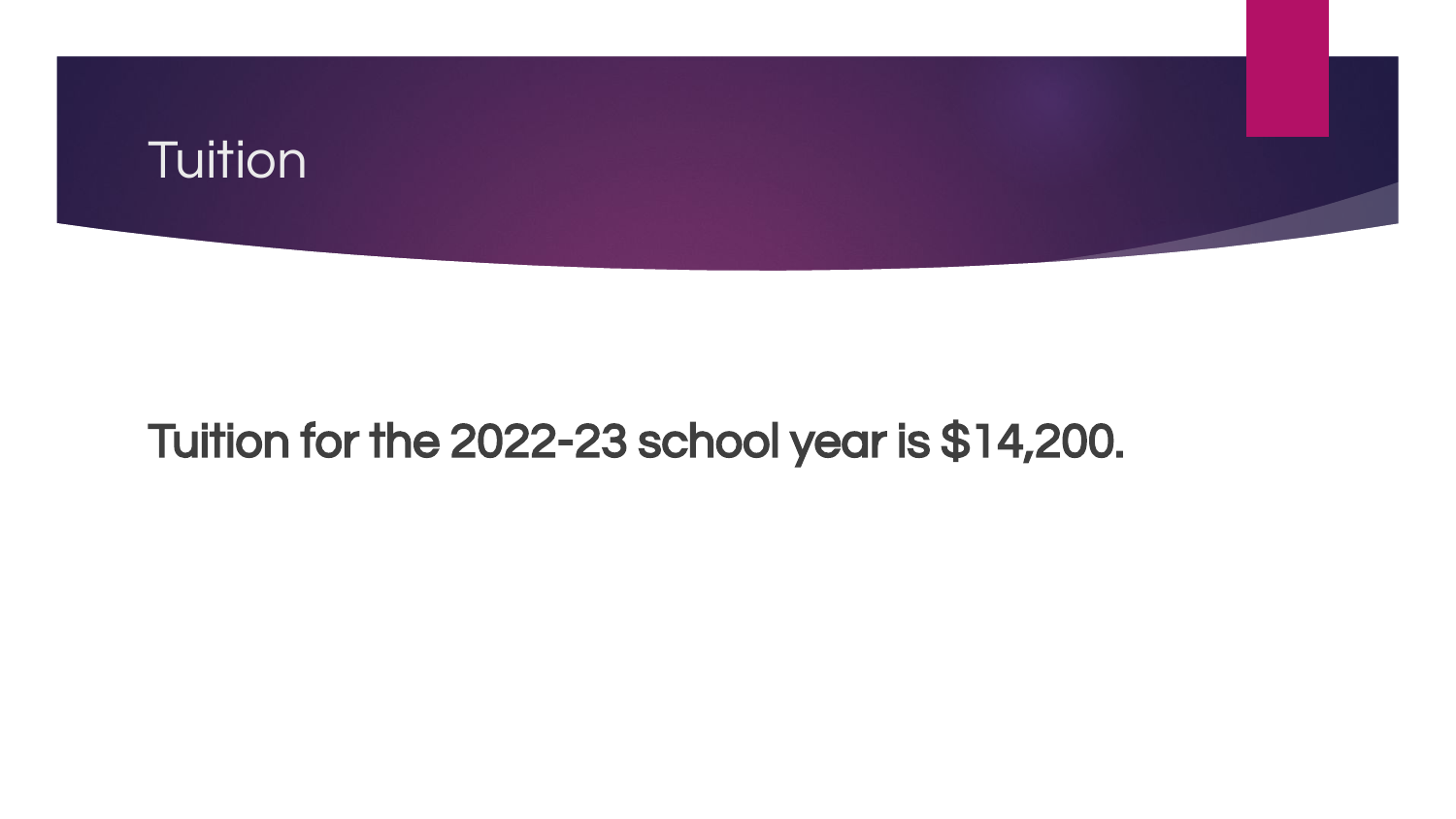

- **● FACTS Tuition Assistance Processor** 
	- **○ Tuition Management Company**
- **● Verified The tax documents you submit to FACTS are matched to your application.**
- **● AOD Archdiocese of Detroit**

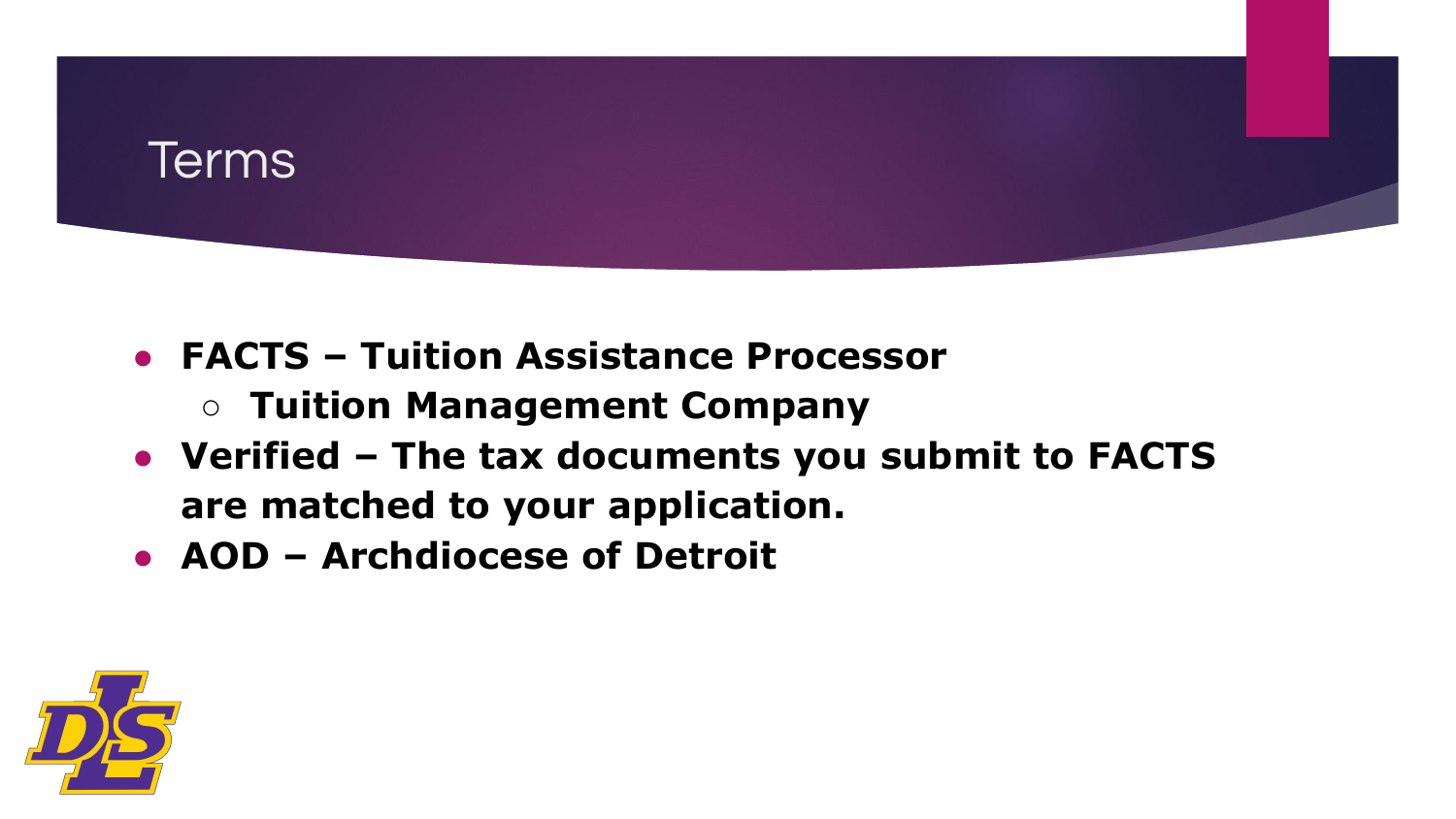### How to Apply?

## **●** Visit [www.delasallehs.com](http://www.delasallehs.com/)  and follow the Tuition Assistance link.

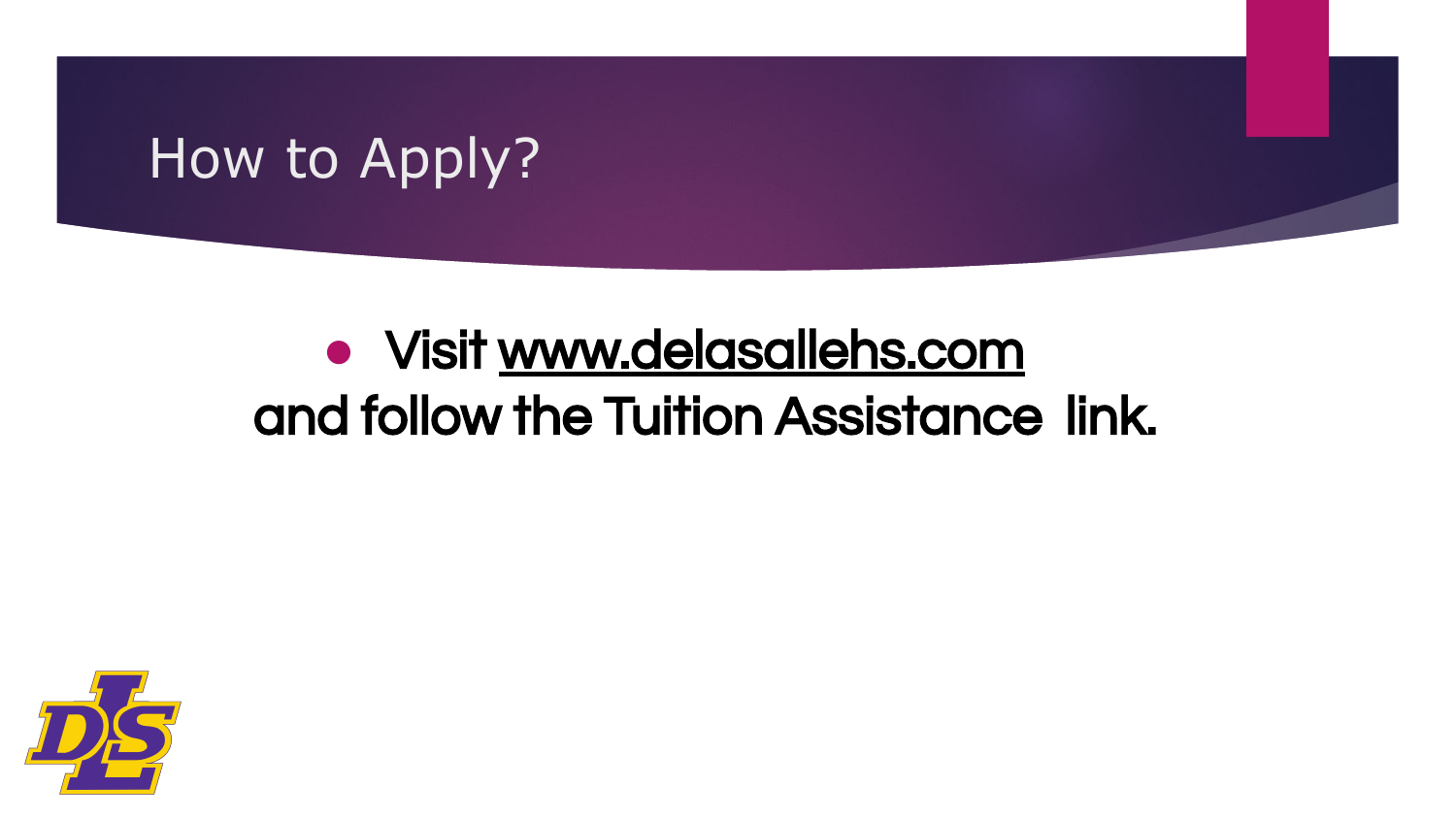#### I Have Kids at DLS & another Catholic School

- **● The applications work cooperatively.**
- **● Add student(s) and school(s) in the application**

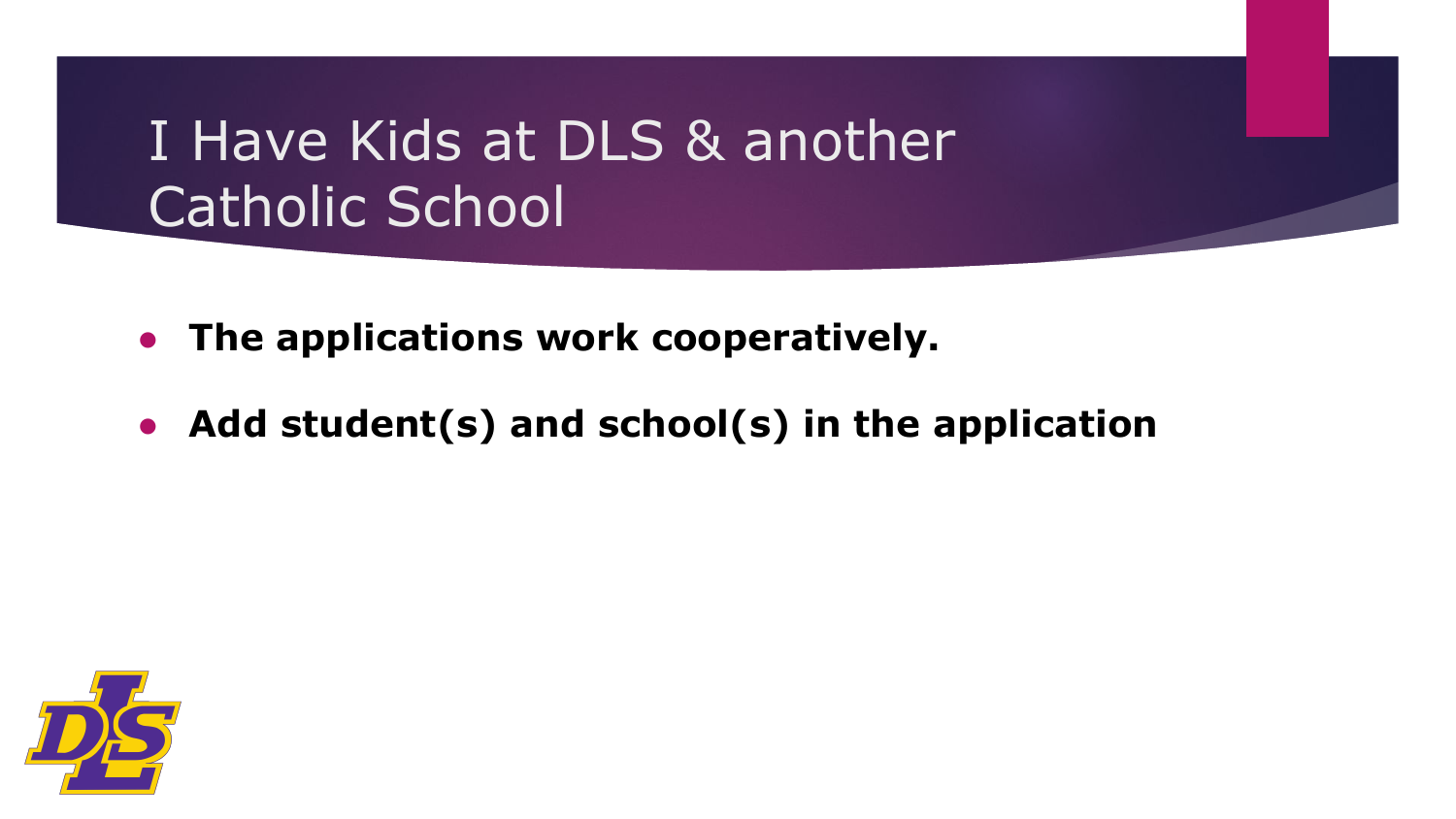#### Special Procedures: Divorced/Separated

- **● Separate but linked applications.**
- **● Each parent needs to fill out a separate application**
	- **● Each app is evaluated based on financials**
- **● If the other parent will not fill it out, note that in additional comments section**

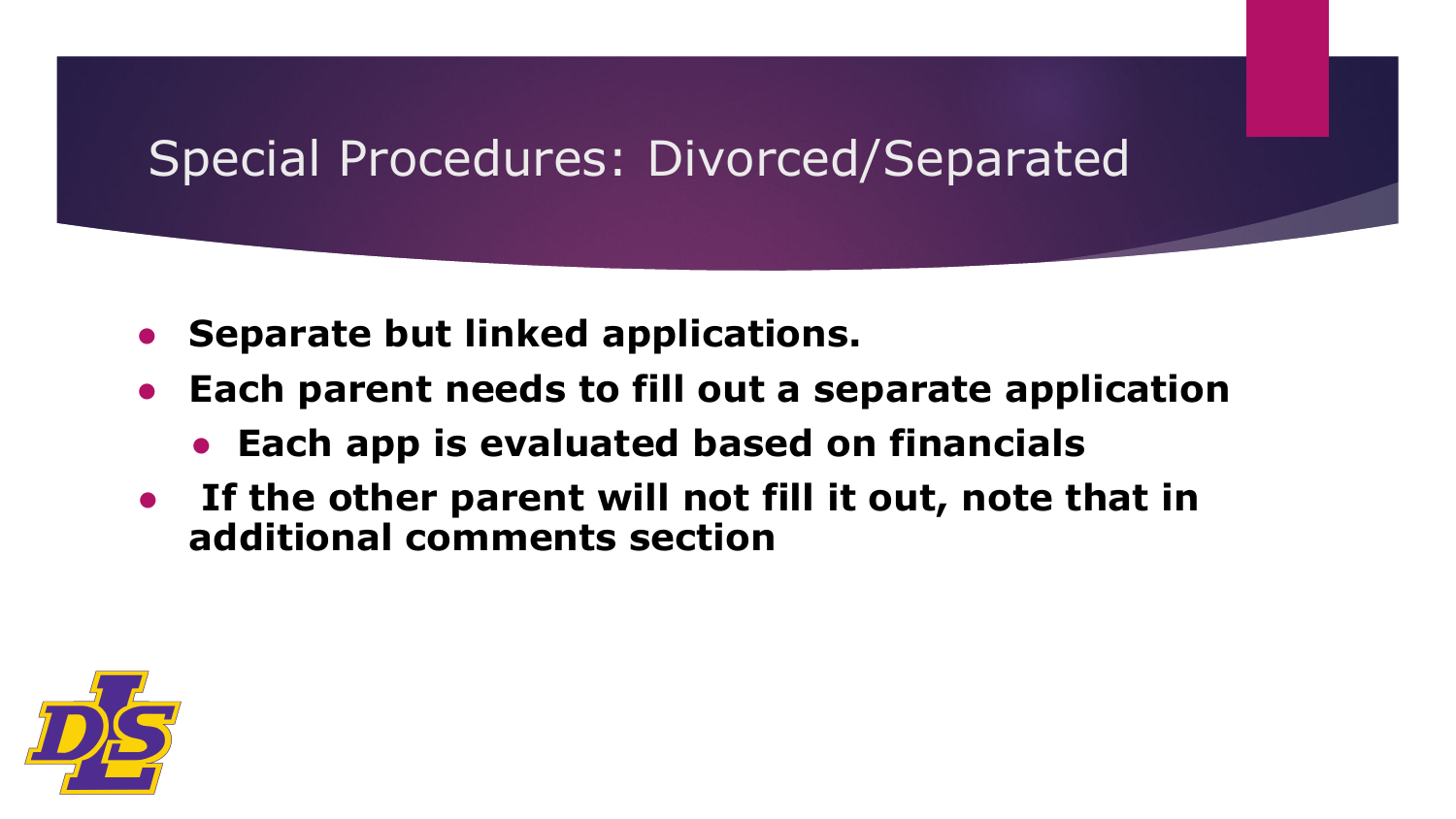#### What If I'm Not Sure How To Answer?

- **● Don't STOP!**
- **● Hover on the help bubble next to each field.**
- **● Access the Resource Library at the top.**
- **● Contact Customer Support 24/7/365 at 866-441-4637**
	- **● There is no fee for help, and no limit.**
- **● If you continue to have trouble, you can always reach out to the Business Office at De La Salle.**

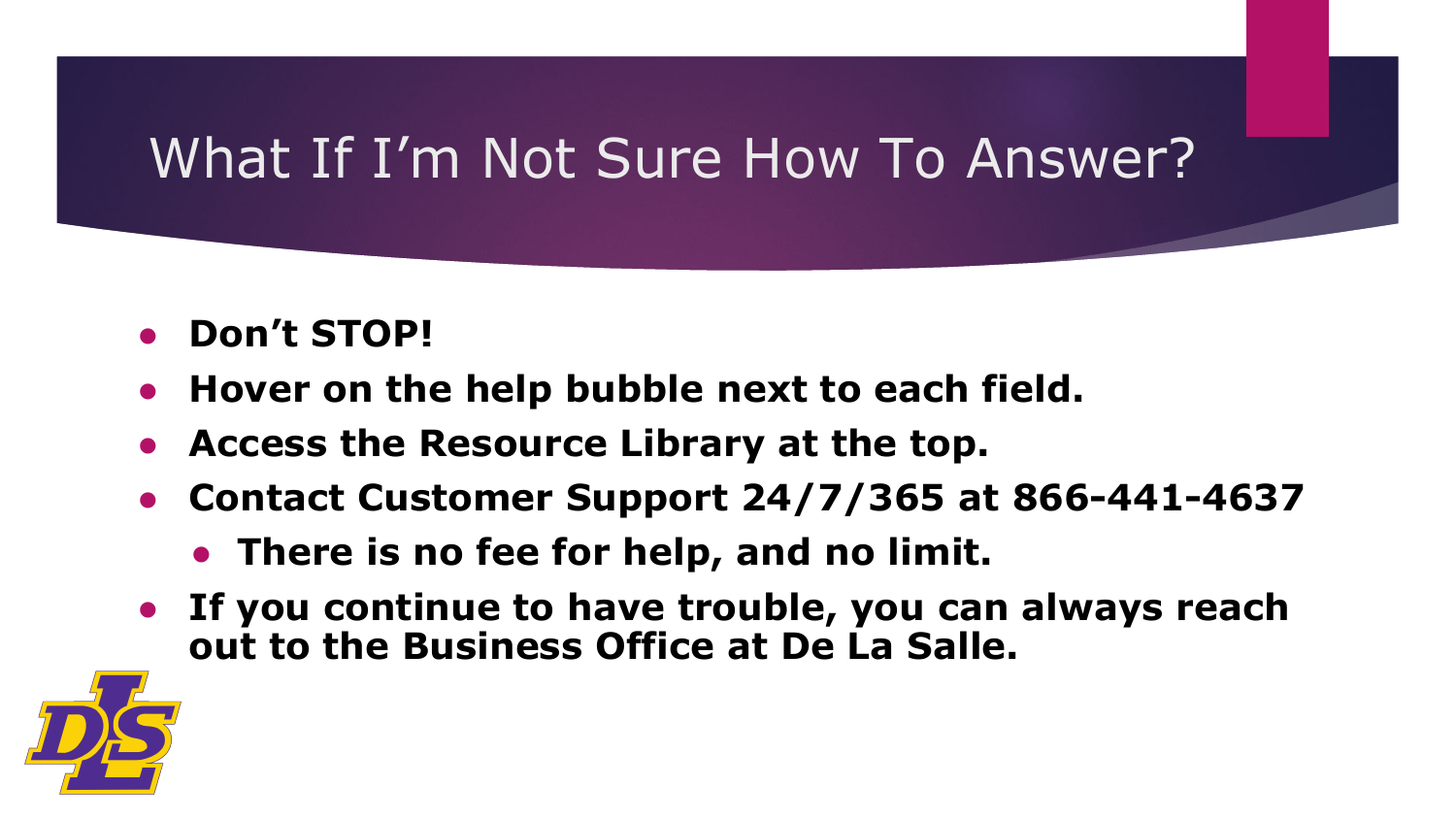#### What do I do once I've paid?

- **● Submit 2020 Tax Documents and 2021 W-2 forms.**
- **● Applications will only be processed once they are Verified.**
- **● Incomplete applications will not be processed and will not be considered for tuition assistance.**

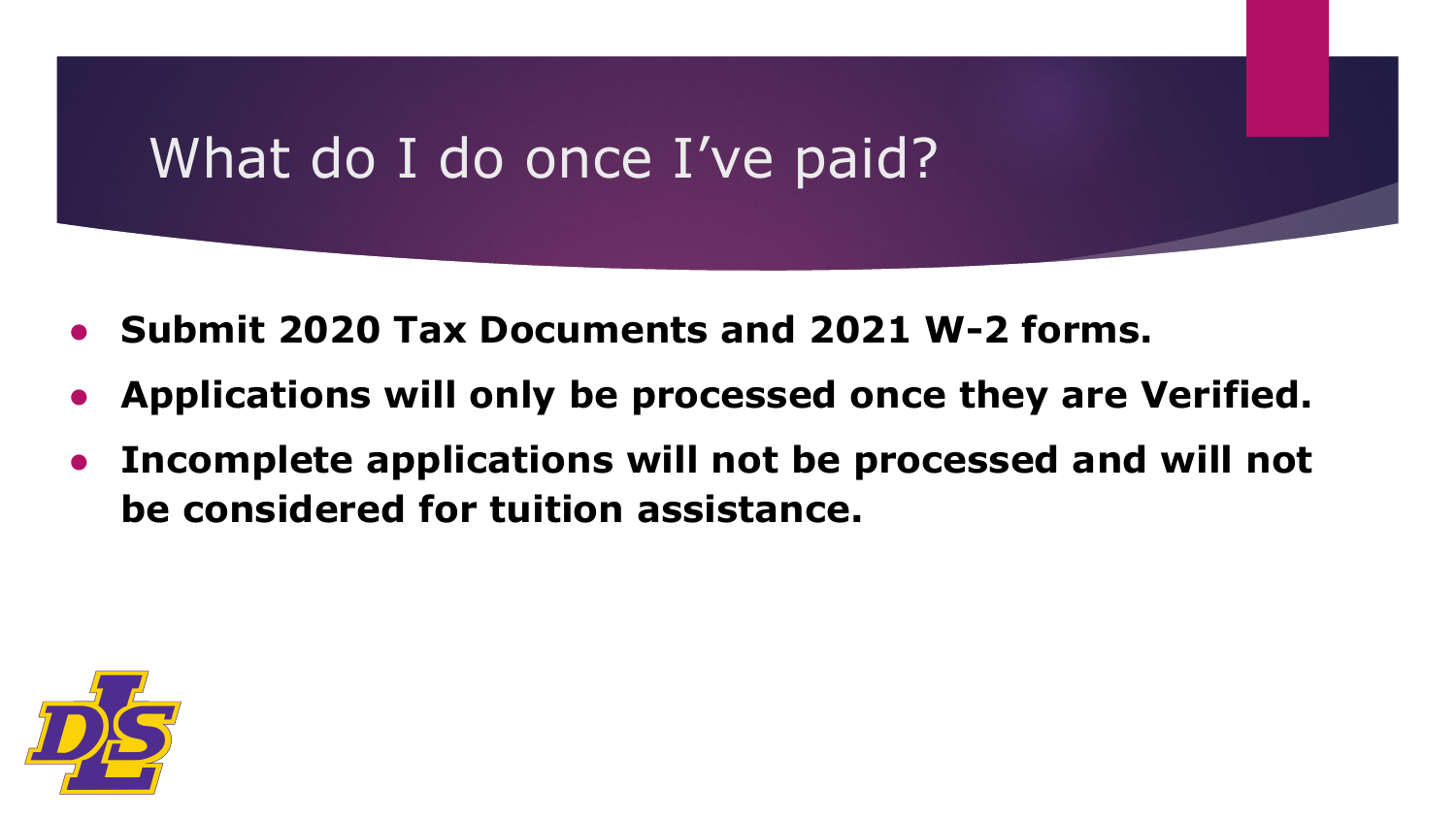## Verified vs. Submitted

- **● Submitted application submitted, documents missing**
- **● Verified tax documents uploaded and matched**
- **● Unverified applications will not be reviewed**
- **● There can not be an award until the app can be verified**

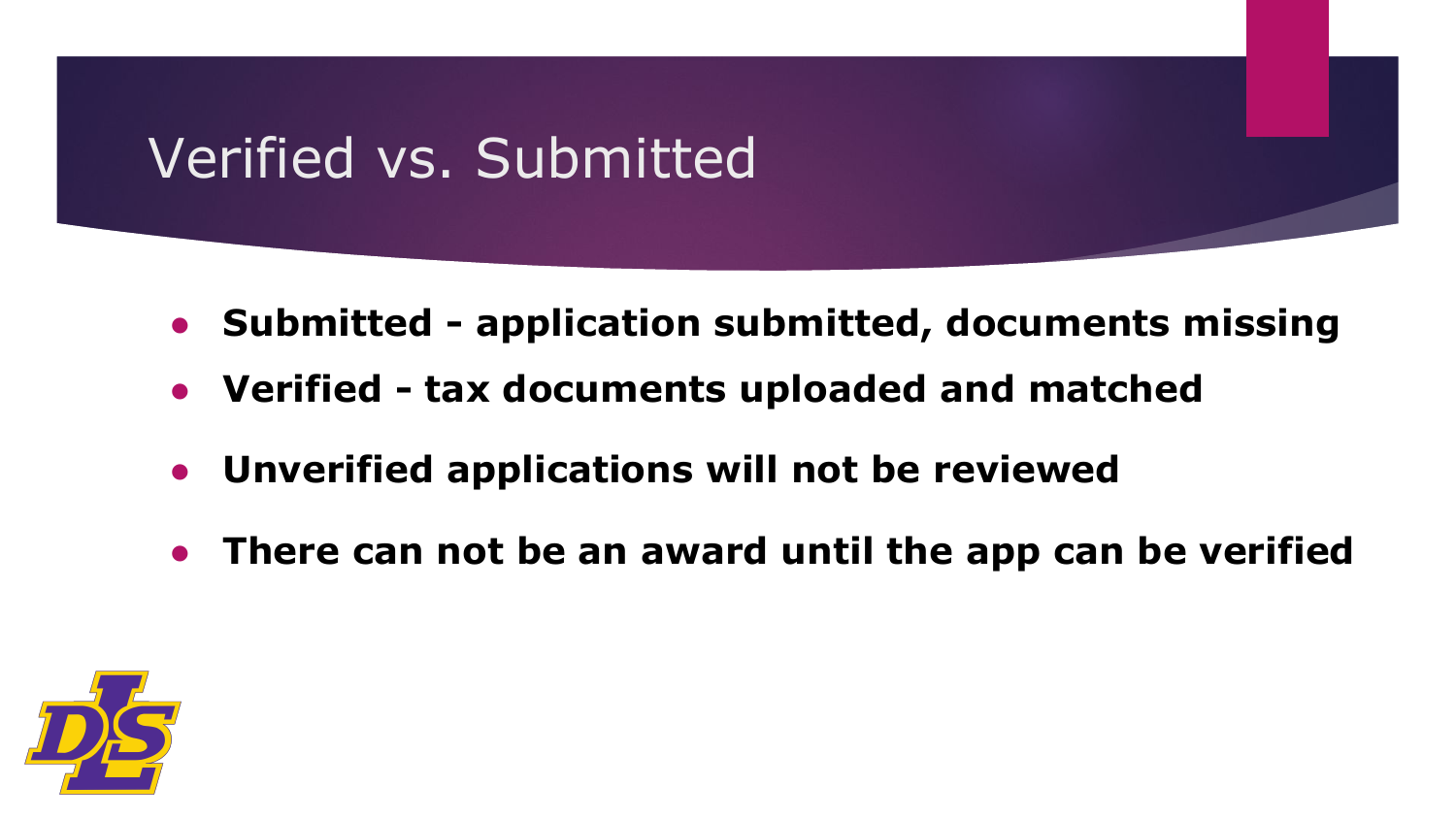#### Applications after the Deadlines

- **● Late applications will be reviewed**
- **● Awards will be made from the REMAINING tuition assistance funds**

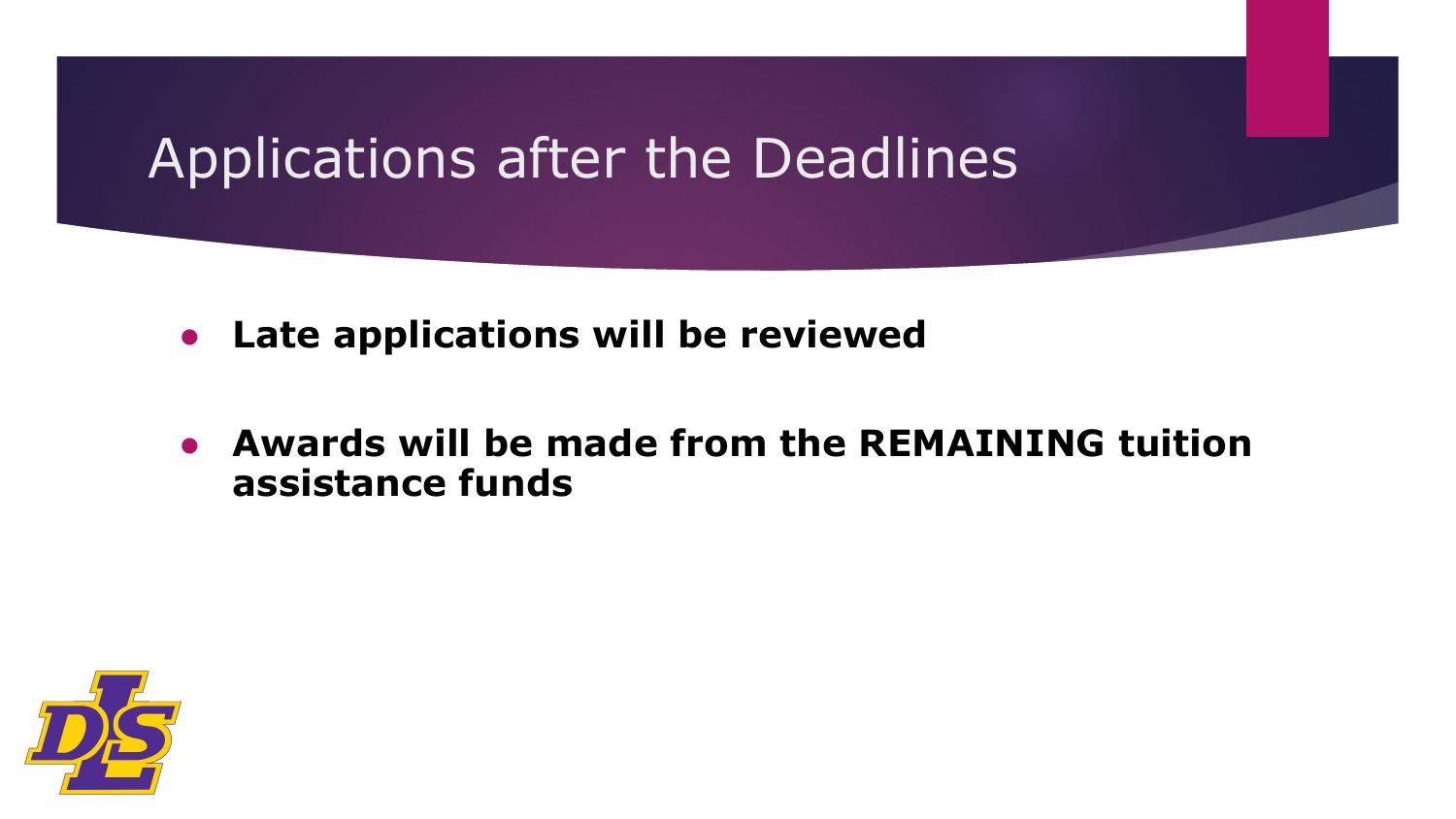#### What about the assistance from the AOD?

- **● DLS, Regina and the AOD all use FACTS as their tuition assistance processor.**
- **● Links to the AOD site on the DLS website.**
- **● The \$30 application fee covers all three applications.**

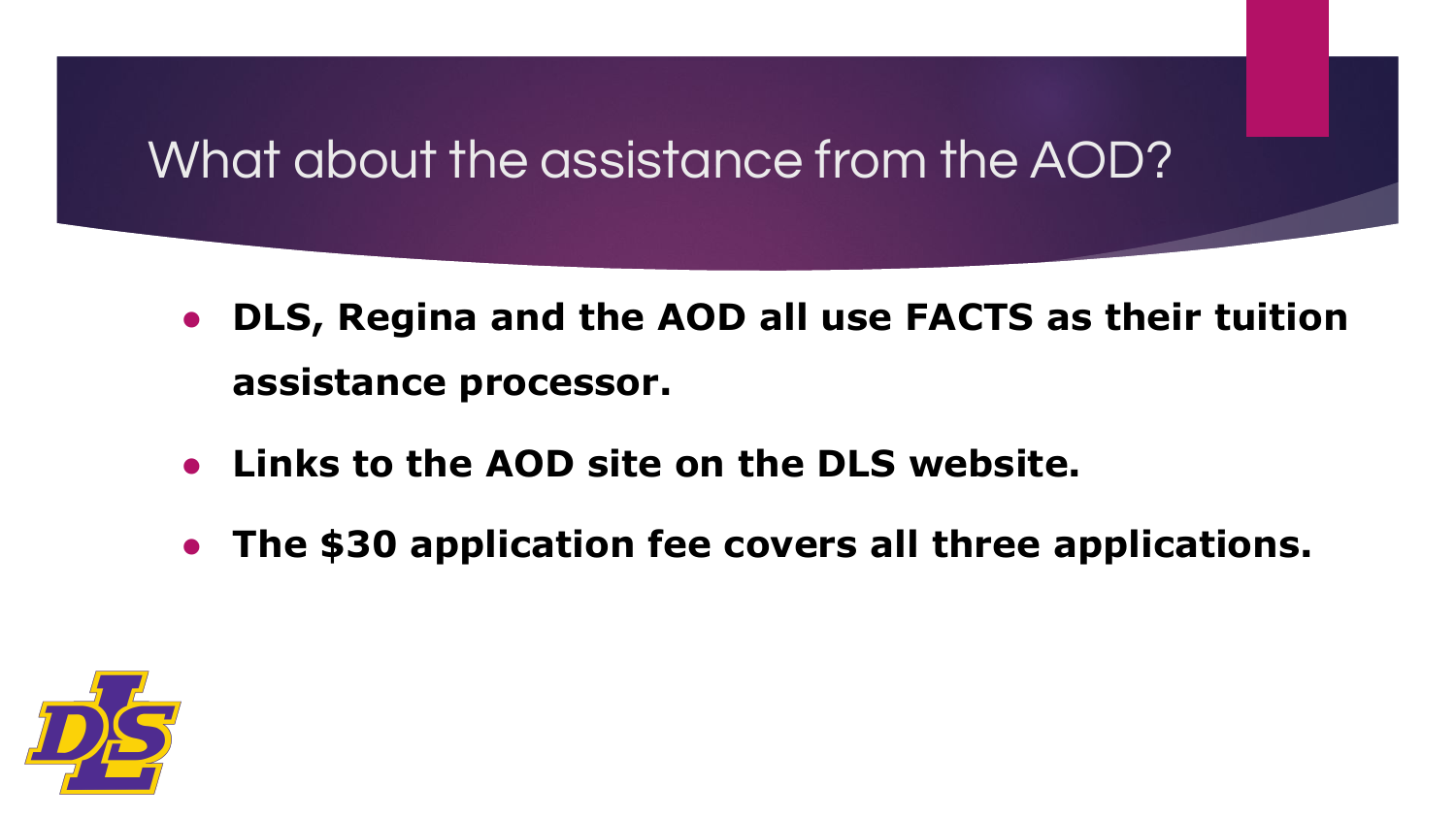

- **De La Salle Collegiate High School is dedicated to the Catholic education of its diverse students, including the poor and disadvantaged.**
- **We are a college preparatory school inspired by the spirit and tradition of St. John Baptist de La Salle, where learning takes place in the presence of God.**
- **Each student is encouraged to develop his faith, character, intellect, and morality.**
- **This mission is embodied in the school's motto: "Builders of Boys, Makers of Men."**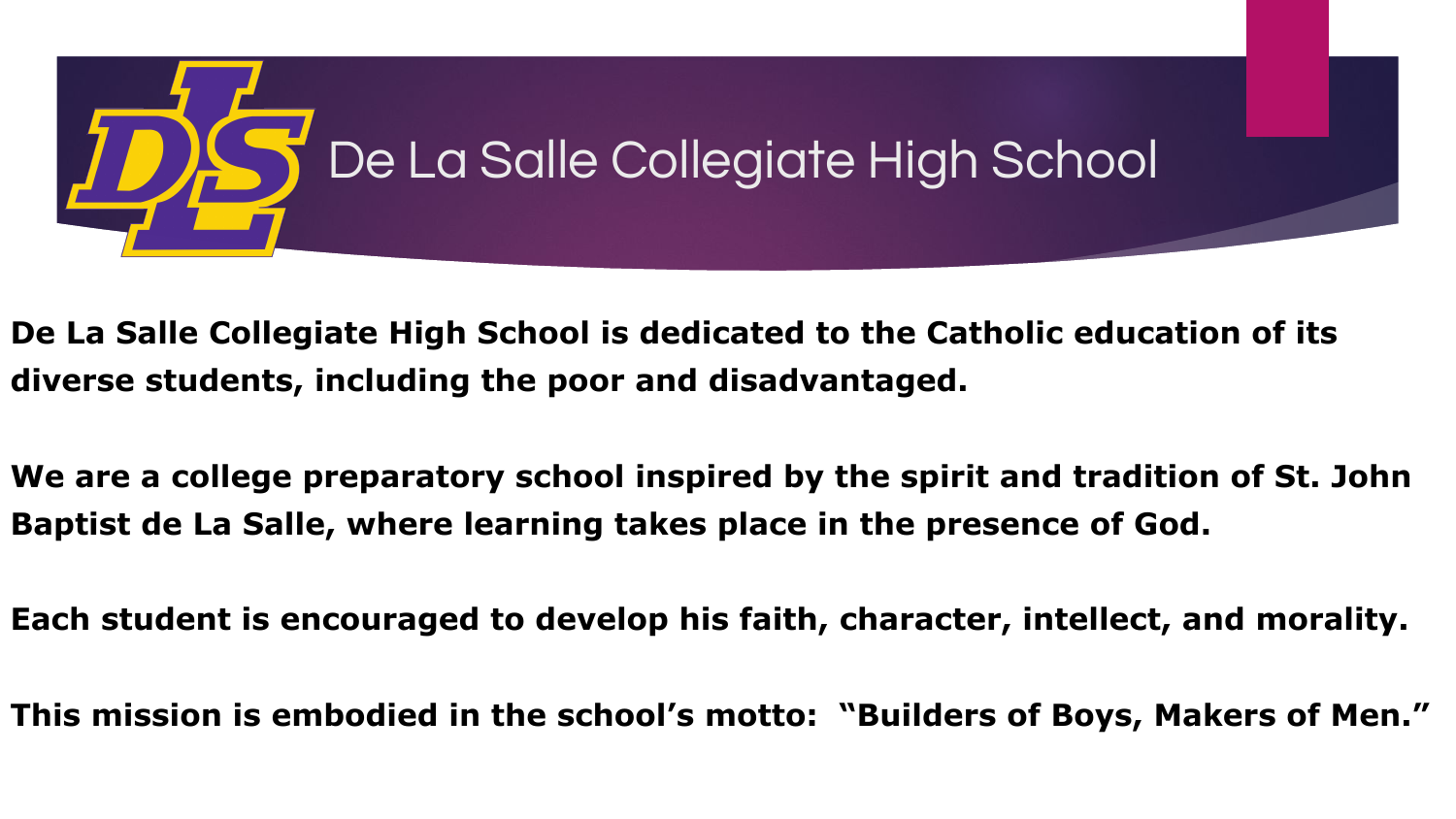

- **St. John Baptist de La Salle's spirit can best be summed up as stated in the "Five Goals of a Lasallian Education." Each Lasallian school seeks to:**
- **1. Instill Gospel Values.**
- **2. Be animated by and foster a spirit of faith and zeal.**
- **3. Develop and maximize diverse programs meeting recognized standards of excellence.**
- **4. Create and sustain respectful human relationships in community.**
- **5. Exercise a preferential option for the poor.**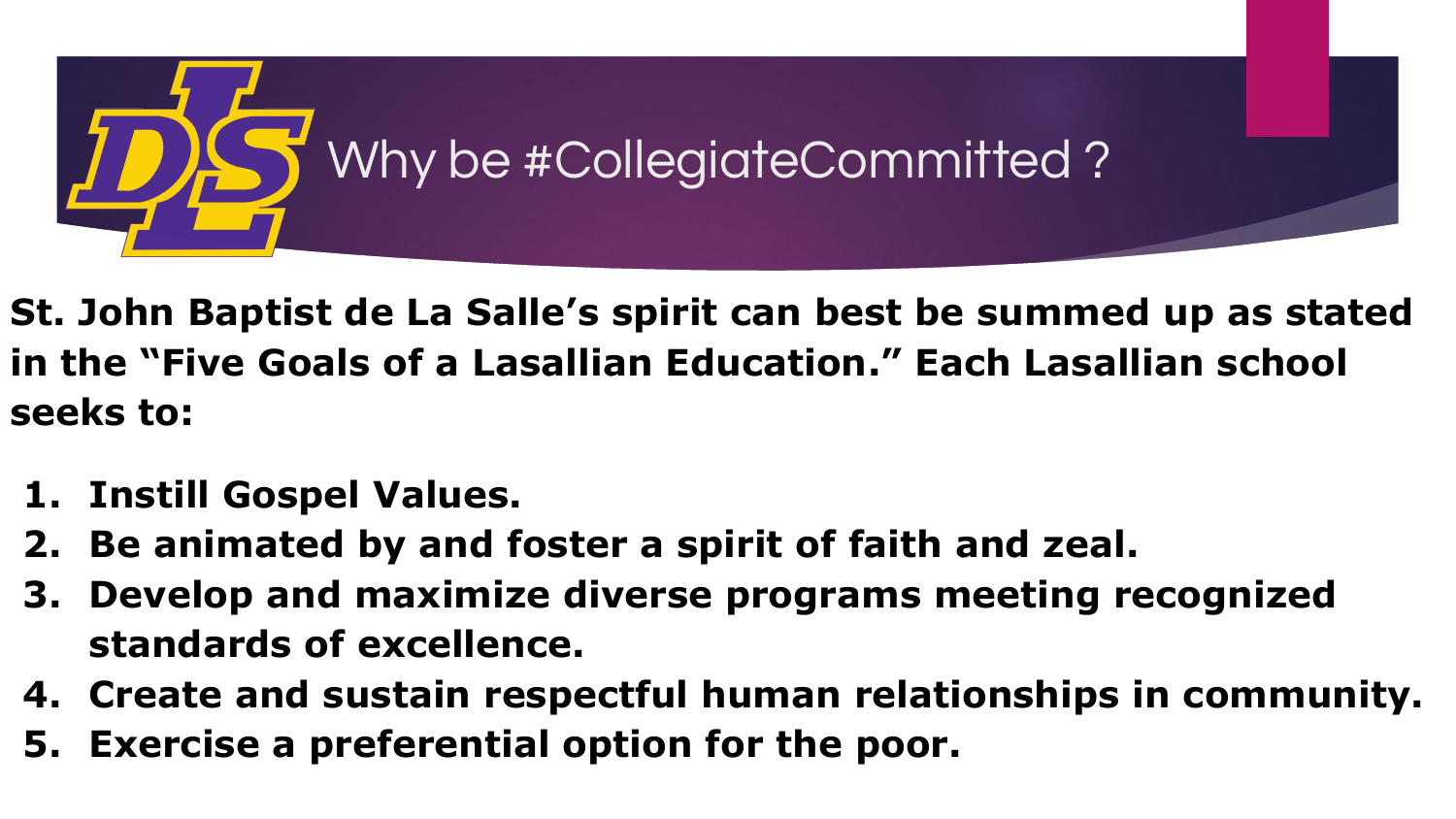

- **● We are here today to learn how to make that investment in your son's life**
- **● This journey will follow him the rest of his life**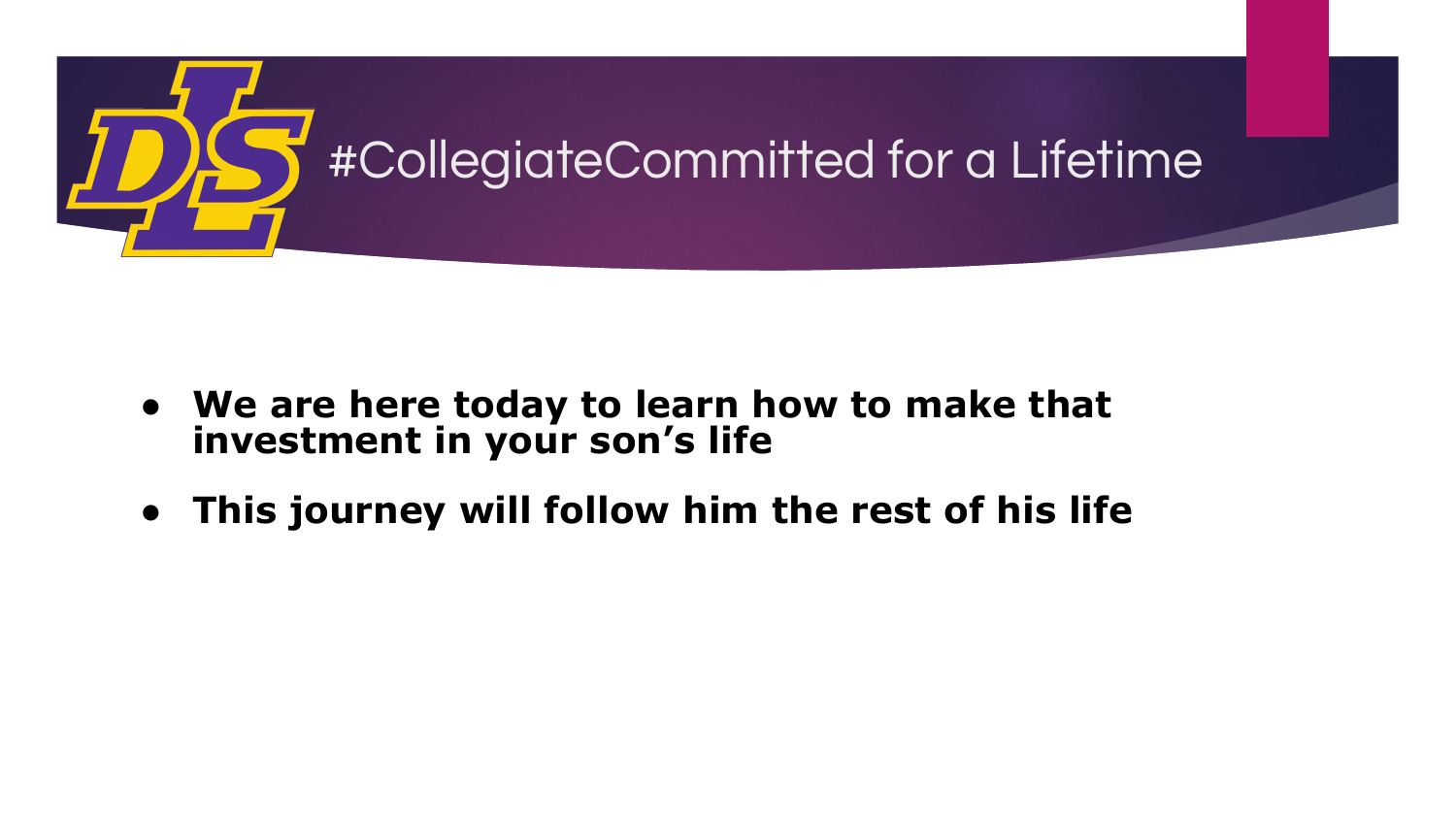

- **● Tuition for the 2022-2023 School Year is \$14,200**
- **● \$500 Deposit due in May each year**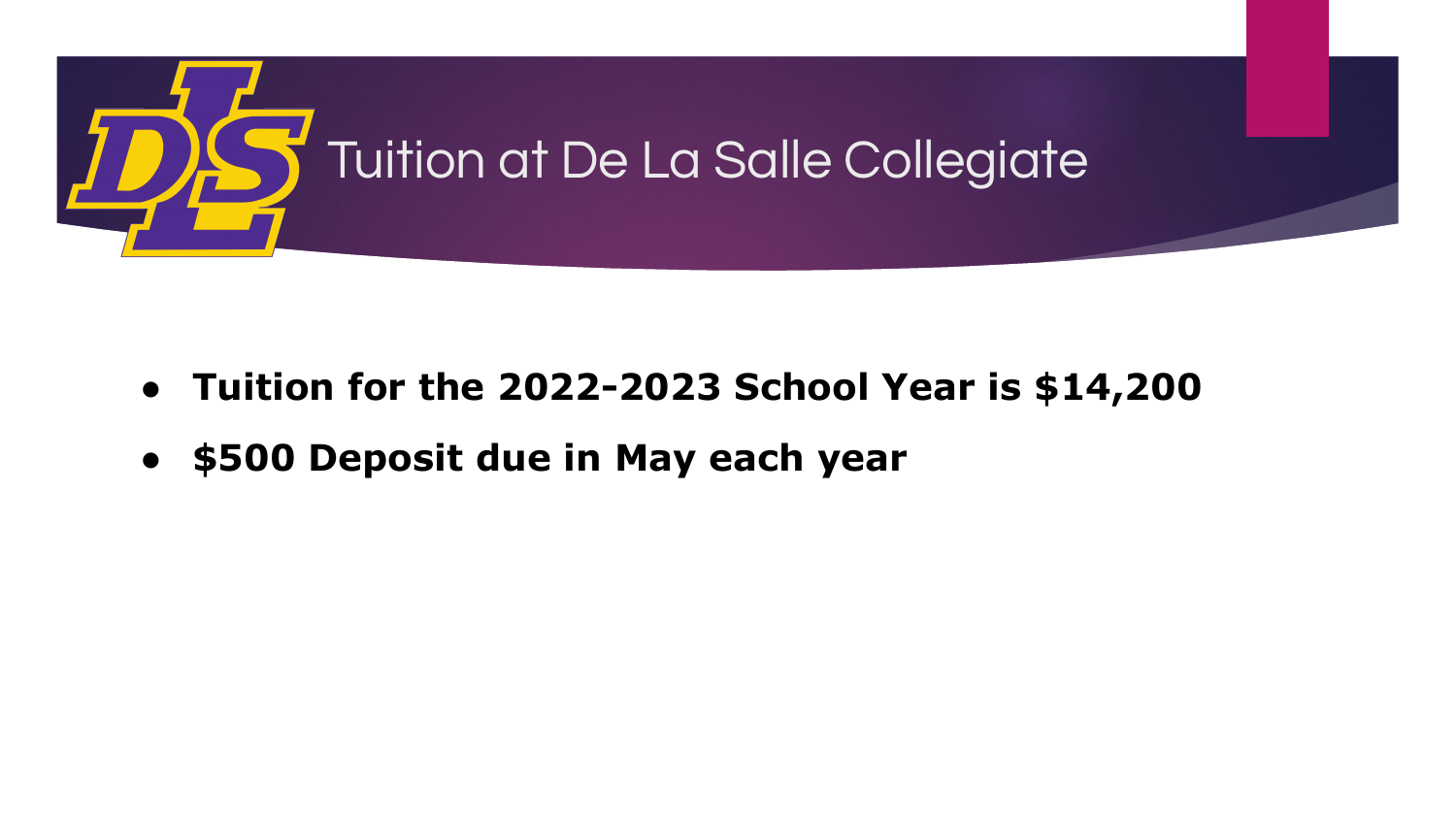

- **● [De La Salle Academic Scholarships](https://www.delasallehs.com/admissions/tuition-assistance)**
- **● [SCRIP](https://www.shopwithscrip.com/)**
- **● FACTS Need-Based Tuition Assistance**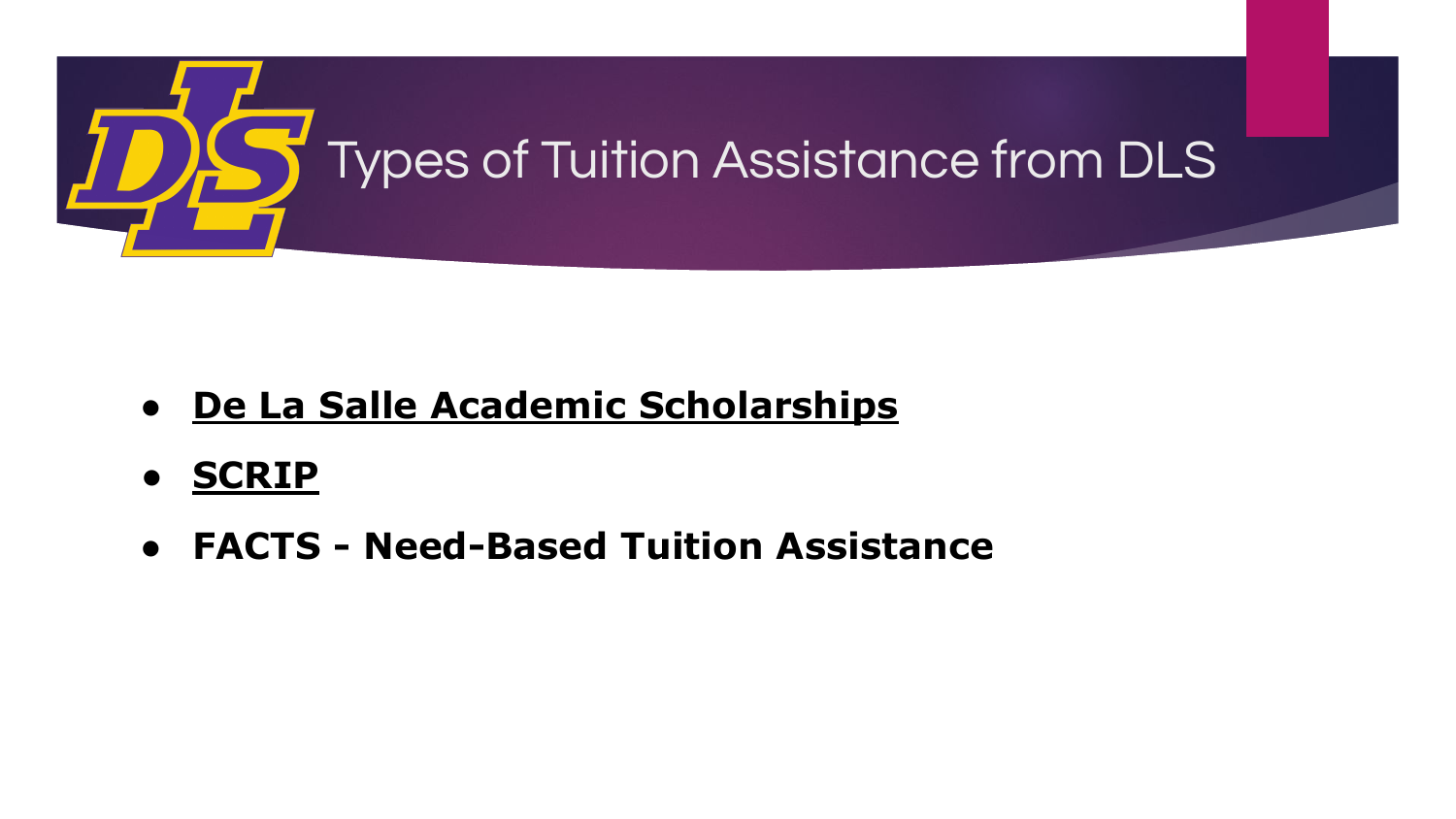

- **● If you complete your registration by March 1, you will receive your Uniform Bundle for FREE or a FREE Chromebook. (Either is a \$250 value).**
- **● Uniform Bundle includes:**
	- **○ 3 polo shirts (purple, gold & white)**
	- **○ Liturgy button down shirt and tie**
	- **○ Doc Martin dress shoes**
	- **○ Dress belt**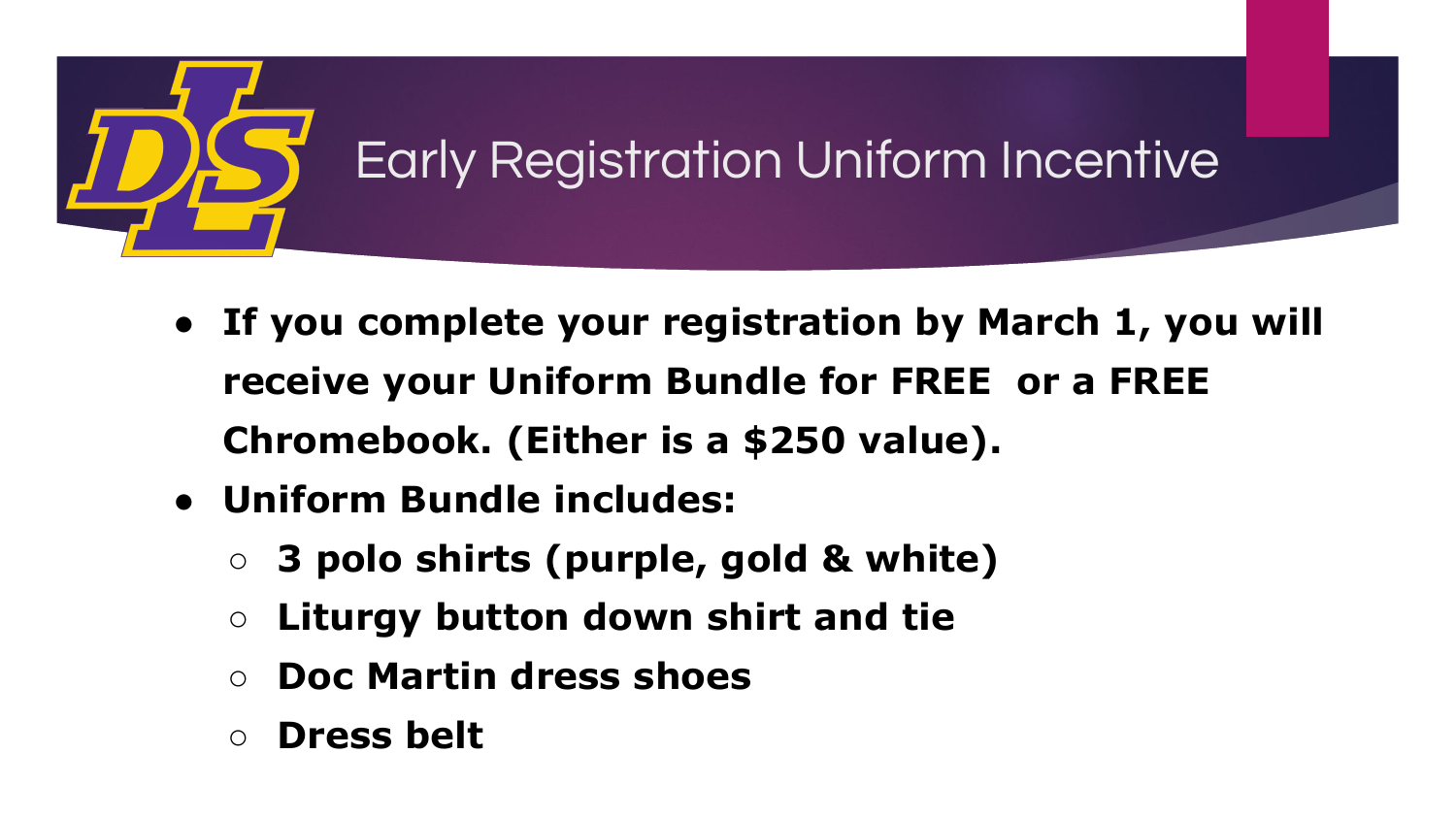

- **● Contact: Sister Pat Eeckhout**
- **● Information on SCRIP on the DLS website ● Current Pilots>Parents>Scrip Program**
- **● Start today for credit toward your July 2022 tuition**
- **● Gas: \$50/week = \$72 annual tuition credit**
- **● Meijer: \$100/week = \$117 annual tuition credit**

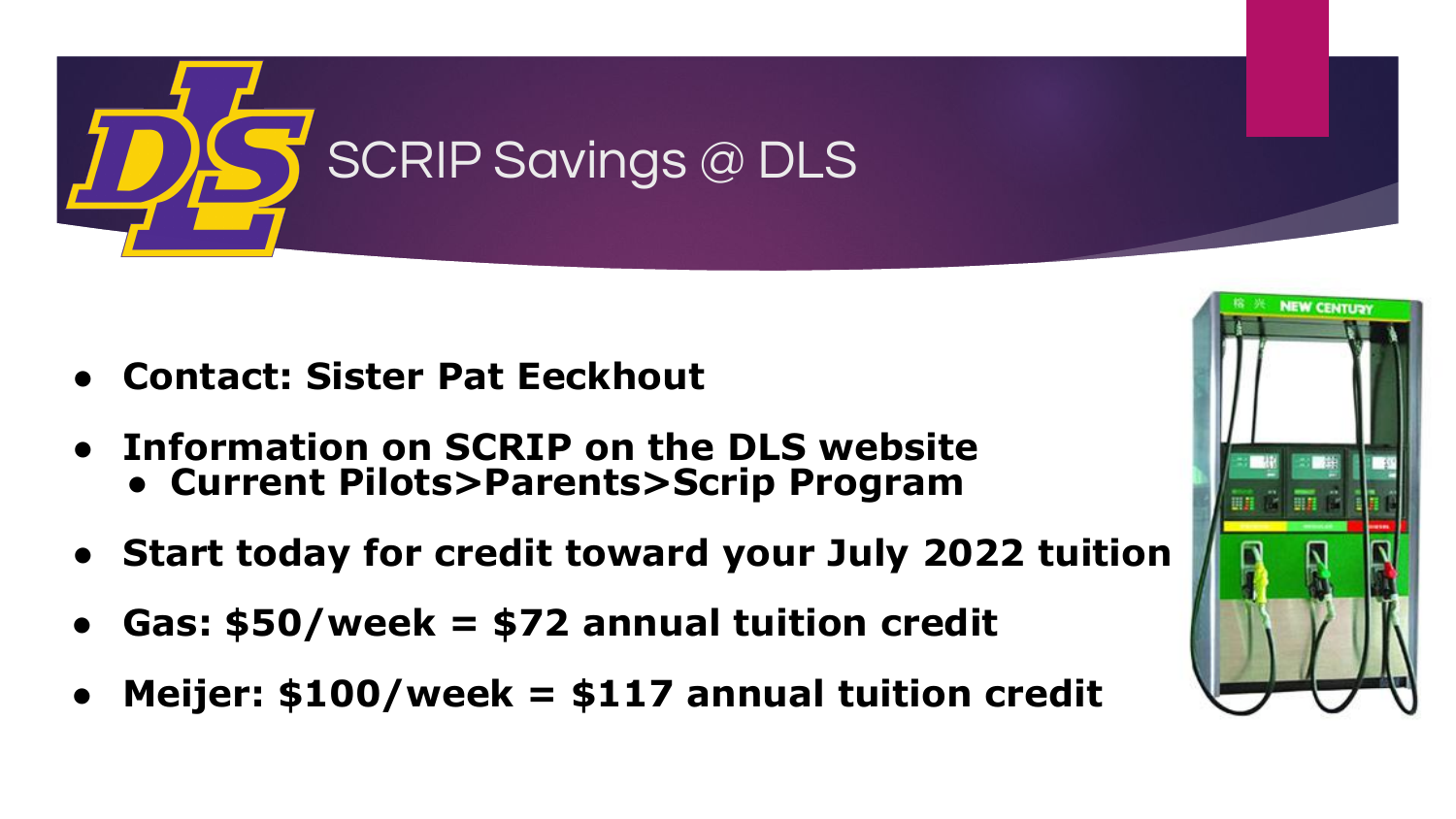

#### **Application: FACTS - online**

**Cost: \$30 per family**

**Based on: Financial Need**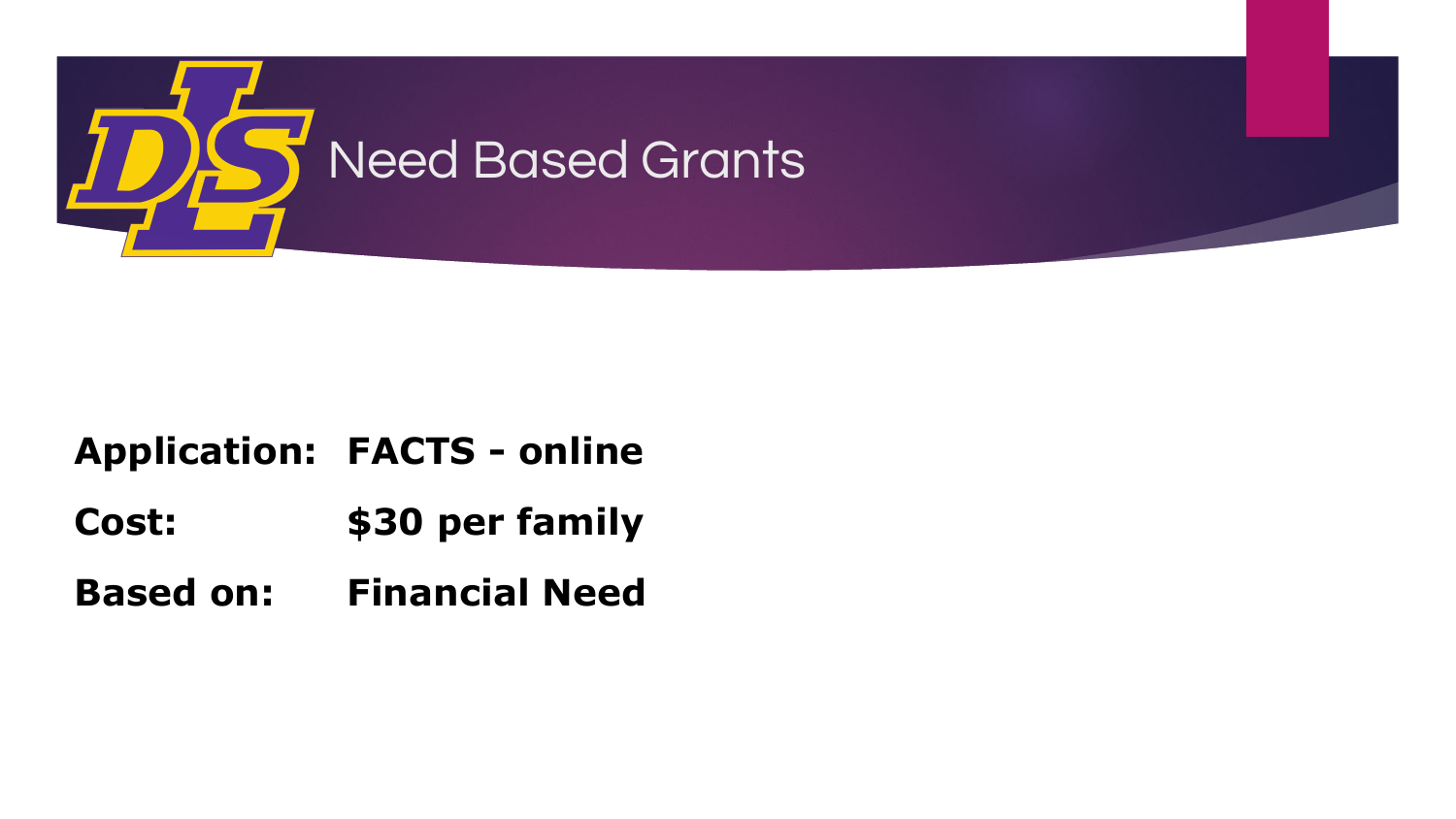

**What do you spend on: Summer programs/camps Travel teams/Clubs Vacations Luxuries**

#### **What else are you willing to do: Financial sacrifices**

**Additional information not reflected in numbers**

**Volunteer requirement and Tell the truth**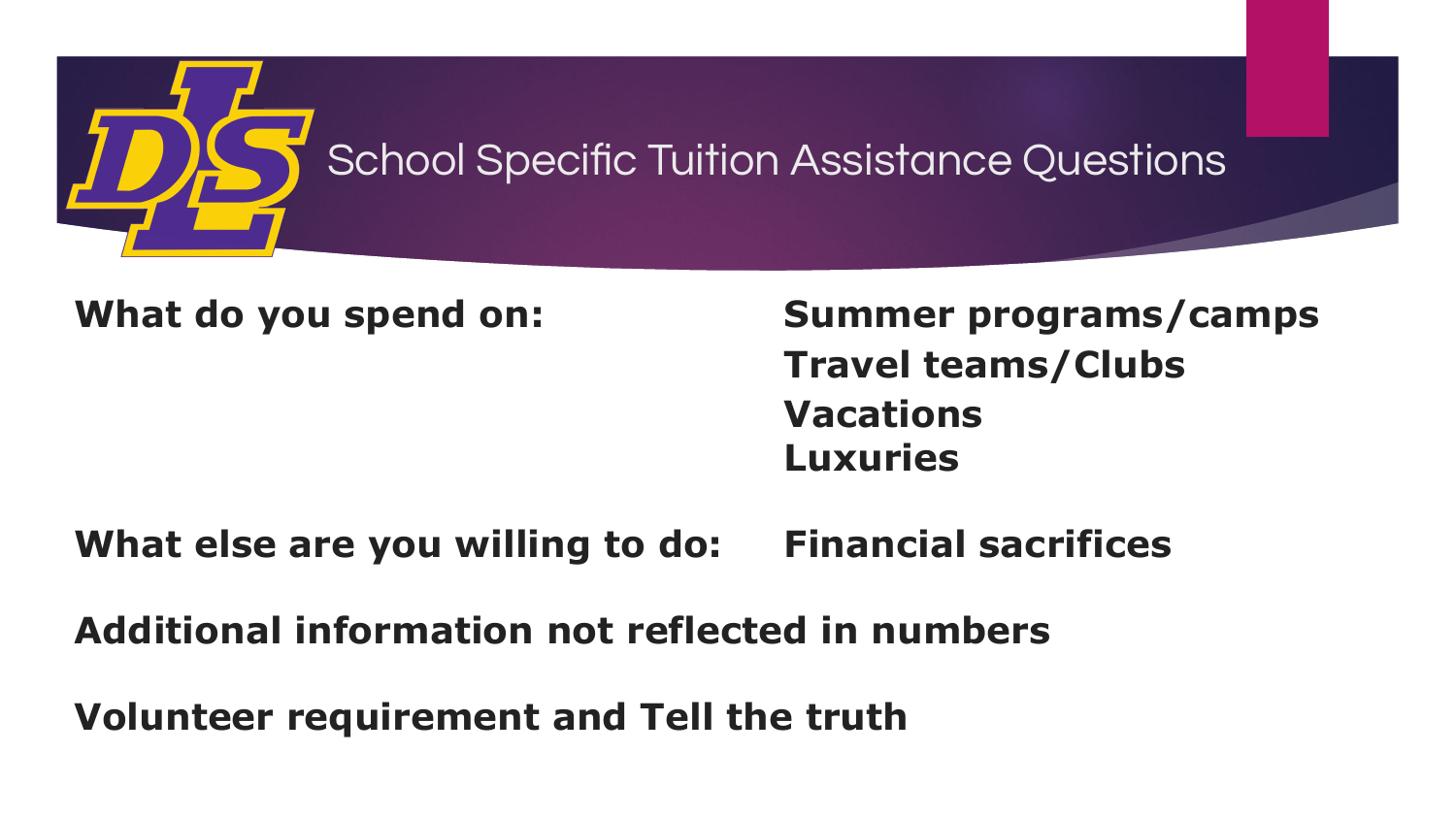

- **● Contact: Sister Pat Eeckhout**
- **● Participants**
	- **○ AOD required Protecting God's Children**
	- **○ Background check**
- **● Students: One of the following**
	- **○ Discovery Days**
	- **○ Christmas Craft Show November**
- **● Parents: Between 10 and 25 hours annually**
	- **○ Depends on Amount of Grant**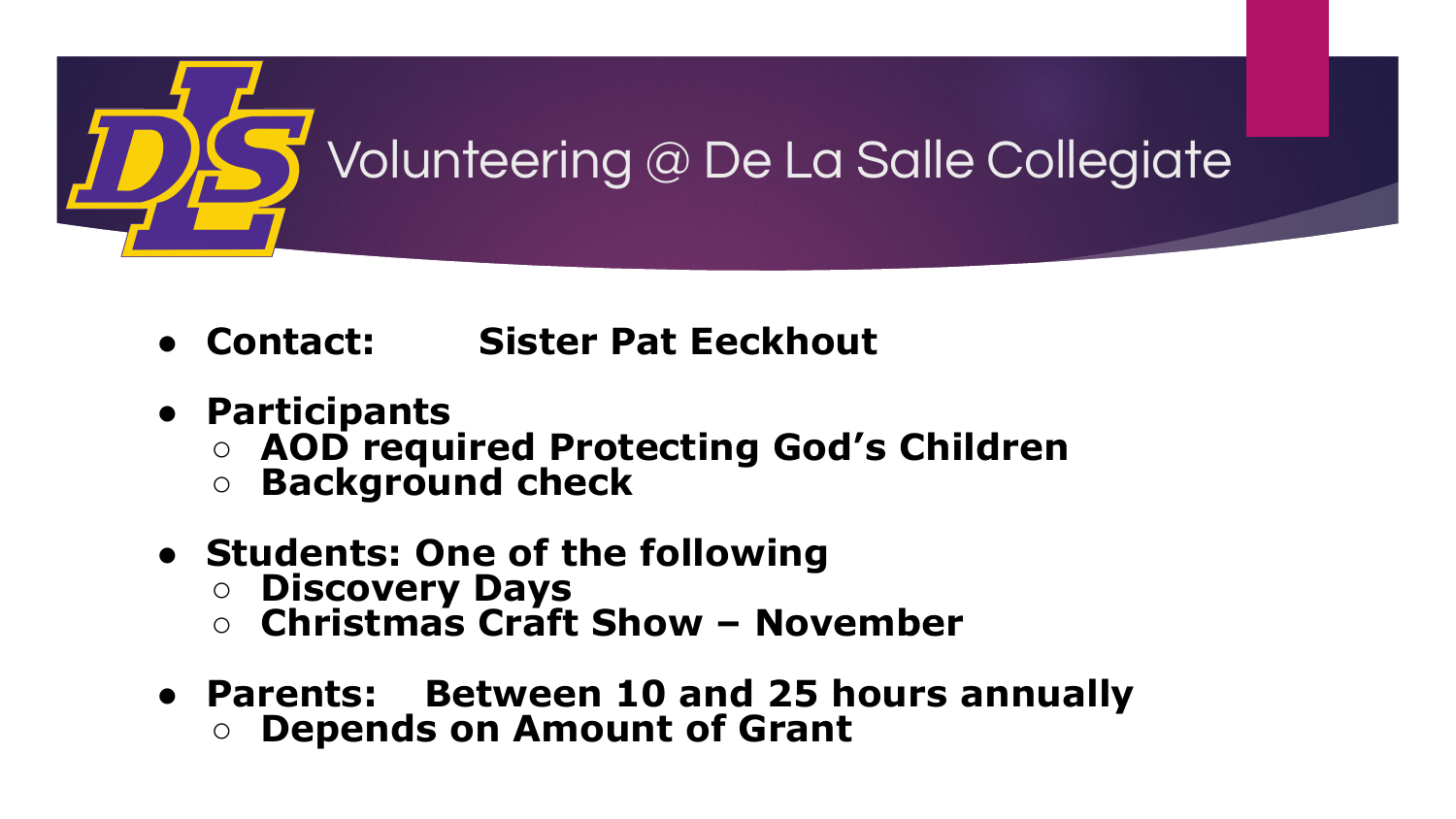

- **● [Archdiocese of Detroit](https://www.detroitcatholicschools.org/tuition-assistance-scholarships)**
- **● Local Church/Parish**
- **● Third Party Scholarships (Knights of Columbus)**
- **● 529 tuition savings plan**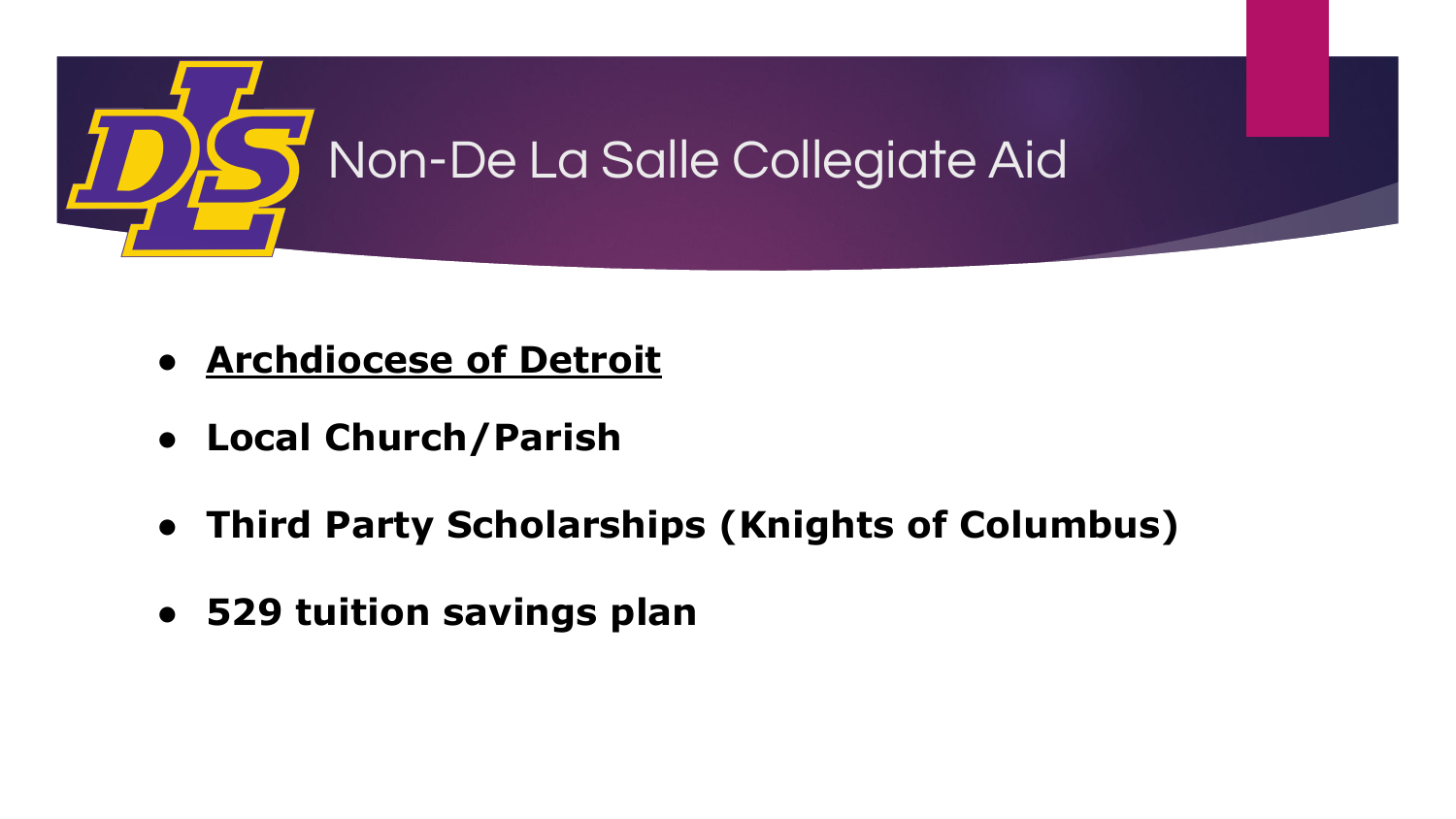

- **● Tuition Assistance is an ANNUAL process** 
	- **○ must re-apply EVERY school year.**
- **● Remember key dates.**
- **● Questions:** 
	- **○ Tuition Assistance Joe Gerardi**
	- **○ Tuition Payment DLS Business office**
	- **○ Enrollment DLS Admissions Office** 
		- **Zack Issa or Angie Aldini**